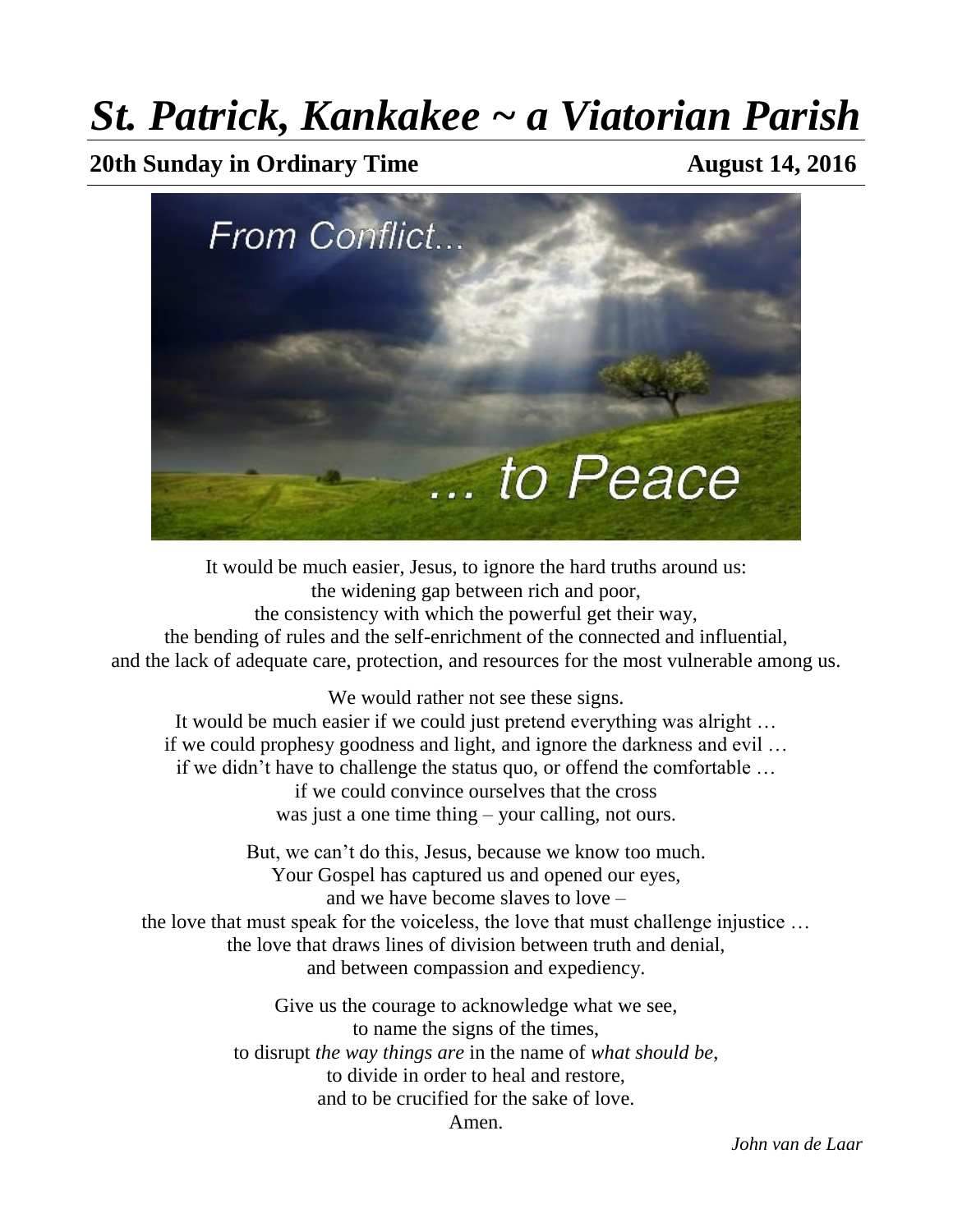#### *Good religion is about being on fire and about liberation.*

It is about putting people on fire about life and love and service. Religious faith should be something that is exciting and energizing. It puts us on fire and sets us free, and causes tension and division. The message of Jesus causes division.

Not all are able to accept it – even within the same family. We also may struggle with it and resist it from time to time. Ultimately, it should lead us to freedom and life. Ultimately, we should end up on fire even in the midst of opposition.

The message has power. It is worth the risk.



Good religion wakes people up and helps them be on fire.

People become aware of life, aware of others, aware of God, aware of the poor, aware of injustice, aware of the problems, aware of the possibilities, aware of a new vision. Good religion leads people to awareness, and puts them on fire – on fire with love, filled with life, energized for service and solidarity.

Religion must not be an empty ritual. Our religion thus calls us to get into action  $-$  to speak up for justice, to serve the poor and all who are in need, to be aware of the struggles of the world, to work for the liberation of the oppressed, to relax in a deep trust in God, to include all people in our circle of community, to be a light to the world in the midst of darkness, to set people free, to proclaim justice for all … *to be on fire with faith, hope, and love. Education for Justice*

#### *This Week:*

Monday, August 15 Tuesday, August 16 Wednesday, August 17 Thursday, August 18 12:00 *Adoration until 5 p.m*. 5:00 *Vespers* Friday, August 19 Saturday, August 20 Sunday, August 21 10:00 *Little People's Church and Blessing of the Backpacks* 

# **Bulletin Sponsor of the Week STOR – LOC** *Thank you for your support!*



#### *For Reflection …*

• When have you found yourself graced with courage? • Have you been able to show great strength of conviction in the midst of opposition? • When have you really be on fire with your faith? • When have the Scriptures changed you and set you on fire? • When has "being in church" set you on fire?

### *Pray for These Men and Women Serving in the Military …*

Ryan Barrie, Joshua DesMarteau, Synthia Dorsey, Dustin Foltz, David Hodak, Nathan Hornback, Joseph Jordan, Alex Kregor, Matthew Lanasa, Troy Martin, Sarah Miller, Justin Phelps, Envelope Number 237, John T. Raimondo, Scott Riegel, Daniel Ryan, Andrew Ryan, Erik Schultz, Gregory Smith, Jessica Smith, Tom Stanley, and Michael Widhalm. *Be with them, Lord, and keep them safe!*

**PLEASE BRING SOMETHING FOR THE FOOD PANTRY!**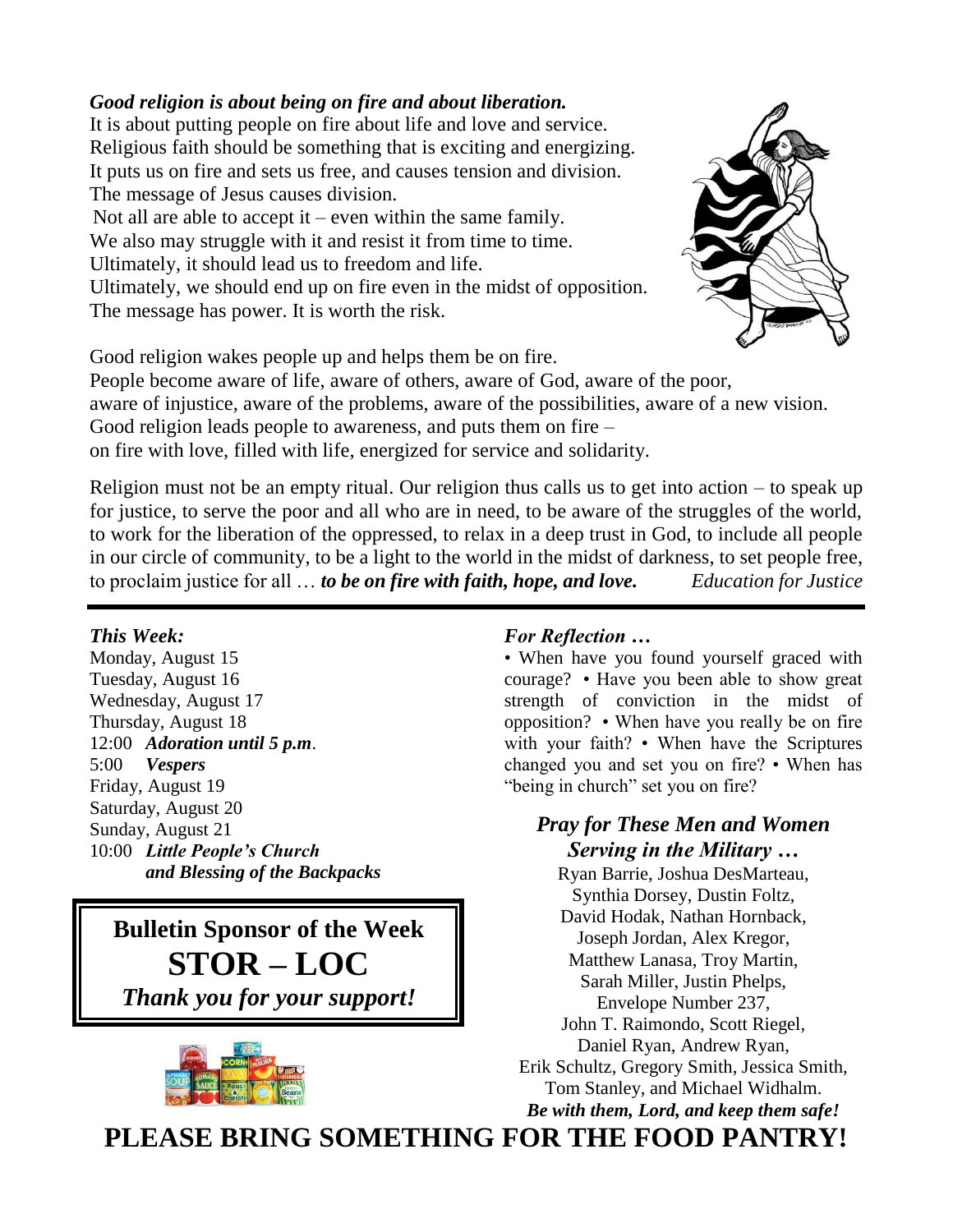# *The Jubilee Year of Mercy*

Sharing the experience of faith, bearing witness to the faith, proclaiming the Gospel: this is a command that the Lord entrusts to the whole Church, *and that includes you*.

But it is a command that is born not from a desire for domination, or from the desire for power, but from the force of love, from the fact that Jesus first came into our midst and did not give us just a part of himself, but he gave us the *whole* of himself.



### **He gave his life in order to save us and to show us the love and mercy of God.**

Jesus does not treat us as slaves, but as people who are free, as friends, as brothers and sisters; and he not only sends us, he accompanies us. He is always beside us in our mission of love. *Pope Francis*

### **"YOUNG PEOPLE, PLEASE:**

**don't put yourselves at the tail end of history. Be active members! Go on the offensive! Play down the field! Build a better world, a world of brothers and sisters, a world of justice, of love, of peace, of fraternity, of solidarity. Play always on the offensive!"**

**Pope Francis**

Living Mercy in the **Jubilee Year of Mercy** 



*~ Living the Year of Mercy ~* 

Spreading the word of God in our everyday lives is a way we can evangelize to anyone we may meet.

This can happen in any environment: with someone at school, a stranger on the street, a shopper at the mall, a teammate or friend. Whom do we encounter every day? Be a witness to your faith by being the hands of Christ in acts of compassion, comfort, and love.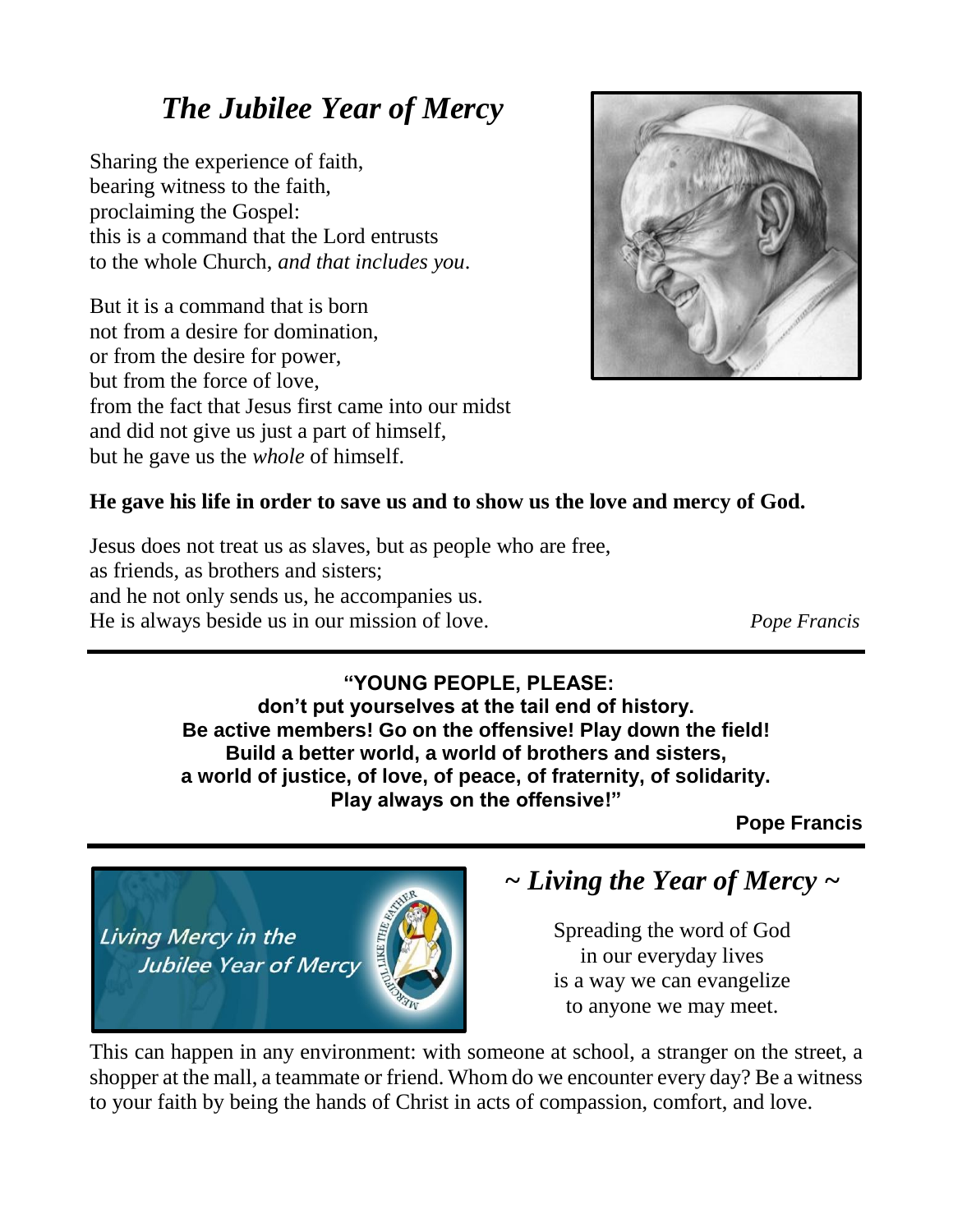

You are invited to participate as the school year begins and as our Parish Community offers special prayers and a blessing for a safe and enlightening school year. Each student will each receive **a special gift** after the blessing. **Come to the 10 a.m. Mass on Sunday, August 21, and … DON'T FORGET YOUR BACKPACK!**

# **FALL BOOK STUDY The book: THE HOLY YEAR OF MERCY by Pope Francis** *September 19 and September 26 6 – 8 p.m. at Maternity BVM's Parish Center*



Books may be purchased at the LOVE Christian Store or on-line. To register: Call or email Alicia Parkinson at (815) 932-9423 or e-mail her at [prknsn9@gmail.com](mailto:prknsn9@gmail.com) by Friday, September 16! *Sponsored by the Inter-Parish Women's Committee*

# *Protecting God's Children* **Session Set for Tuesday, September 13!**

Out of concern for the safety and well-being of children, **EVERY diocesan, parish, school, or religious education EMPLOYEE or VOLUNTEER who is involved with minors on a regular,** 



**recurring basis is required to attend a Virtus** *Protecting God's Children* **(PGC) workshop**.

**Please call the Rectory Office at (815) 932-6716 to register for the PGC workshop scheduled for TUESDAY, SEPTEMBER 13, AT 6:00 p.m. in the Shamrock Room. Pre-registration is necessary!** *Sessions are also set at St. Martin's for 6 p.m. on Thursday, August 18, and for 6 p.m. on Monday, August 22.*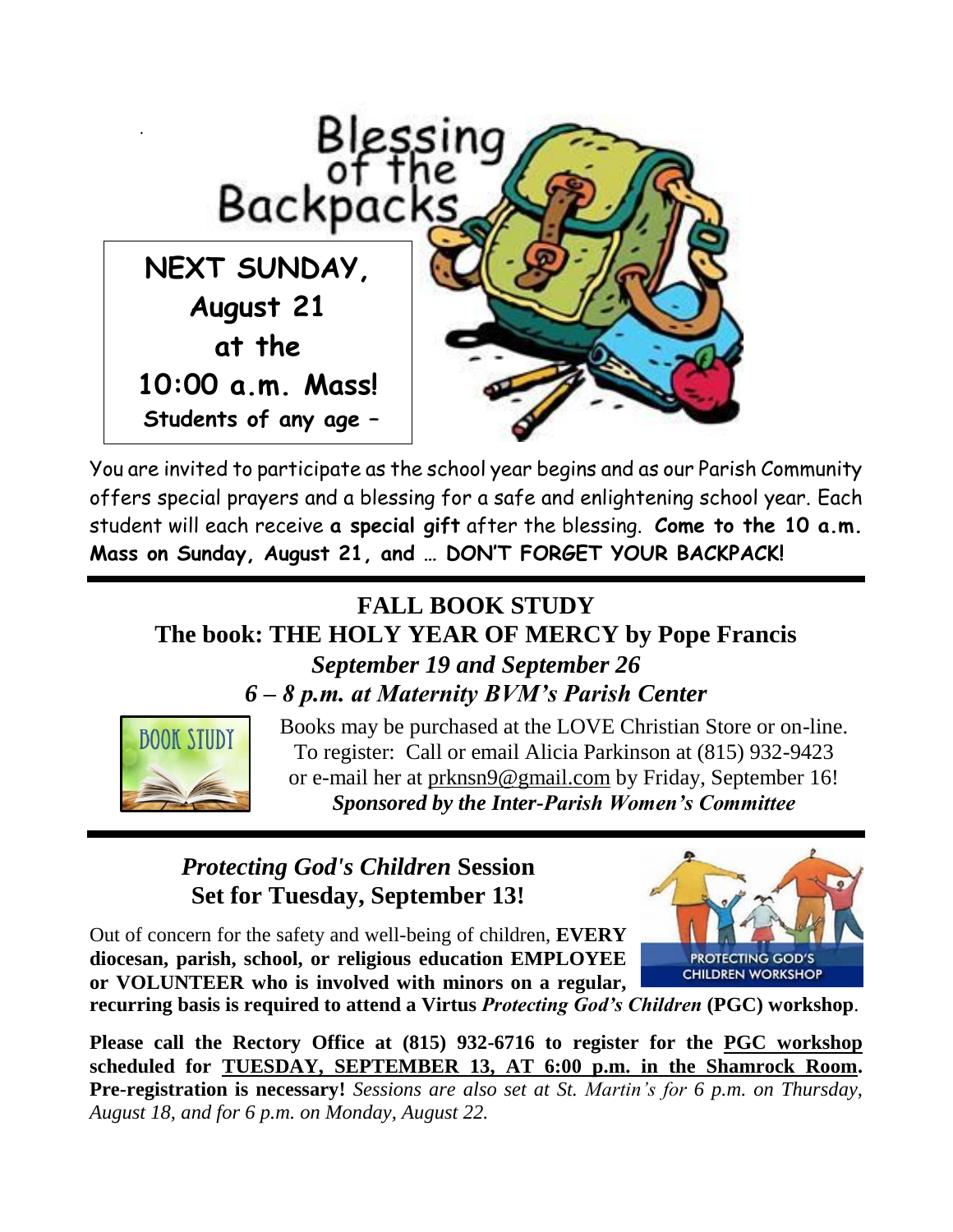

# *Classes* **begin in September!**

**Classes for children attending Public Schools will begin on Wednesday, September 21, at 5:45 p.m., and all grades will meet here in our Primary Building.**

**IF YOU HAVE NOT YET REGISTERED,**

you may come by the Rectory Office during regular office hours (Monday – Thursday from 9 a.m. to 4 p.m. and on Friday from 9 a.m. until 12 noon). Please contact the Rectory Office at (815) 932-6716 for more information.

## **We offer our Congratulations to** *Sister Charmaine Kribs, OP* **Celebrating 60 years of Vows 1956-2016**

Kankakee native Sister Mary Charmaine Kribs, OP, grew up right here at St. Patrick Parish and graduated from both St. Patrick Grade School and St. Patrick High School.

She professed vows with the Dominican Sisters of Springfield on January 4, 1956, at Sacred Heart Convent in Springfield. Sister Charmaine earned her undergraduate degree in English and Spanish from St. Joseph College in Rensselaer, Indiana; earned

her elementary education certification; and completed coursework at Catholic University of Puerto Rico, Ponce, in language and history studies. In the Diocese of Springfield, she was a teacher at St. Francis Cabrini, Springfield, from 1956 to 1958; St. Thomas School, Newton, from 1958 to 1960; and St. John Neumann, Maryville, from 1983 to 1988. From 1968 to 1983, Sister Charmaine was a teacher at San Borja School in Lima, Peru. She was also a teacher, librarian, and tutor in the Chicago archdiocese and taught in Duluth, Minnesota. Since 1993 she has served in the Joliet diocese as a story time reader and Spanish teacher for students in grades PreK-2 at St. Joseph School in Bradley. Looking back over these past 60 years, Sister Charmaine says, *"The most challenging and fulfilling experience was beginning a school in Lima, Peru. I enjoyed getting to know and love people in another land and a new language."*

**For those who may want to send a note or card to Sister Charmaine, her address is: St. Joseph Convent, 235 North Center Avenue, Bradley, IL 60915** *May God continue to bless Sister Charmaine!* 





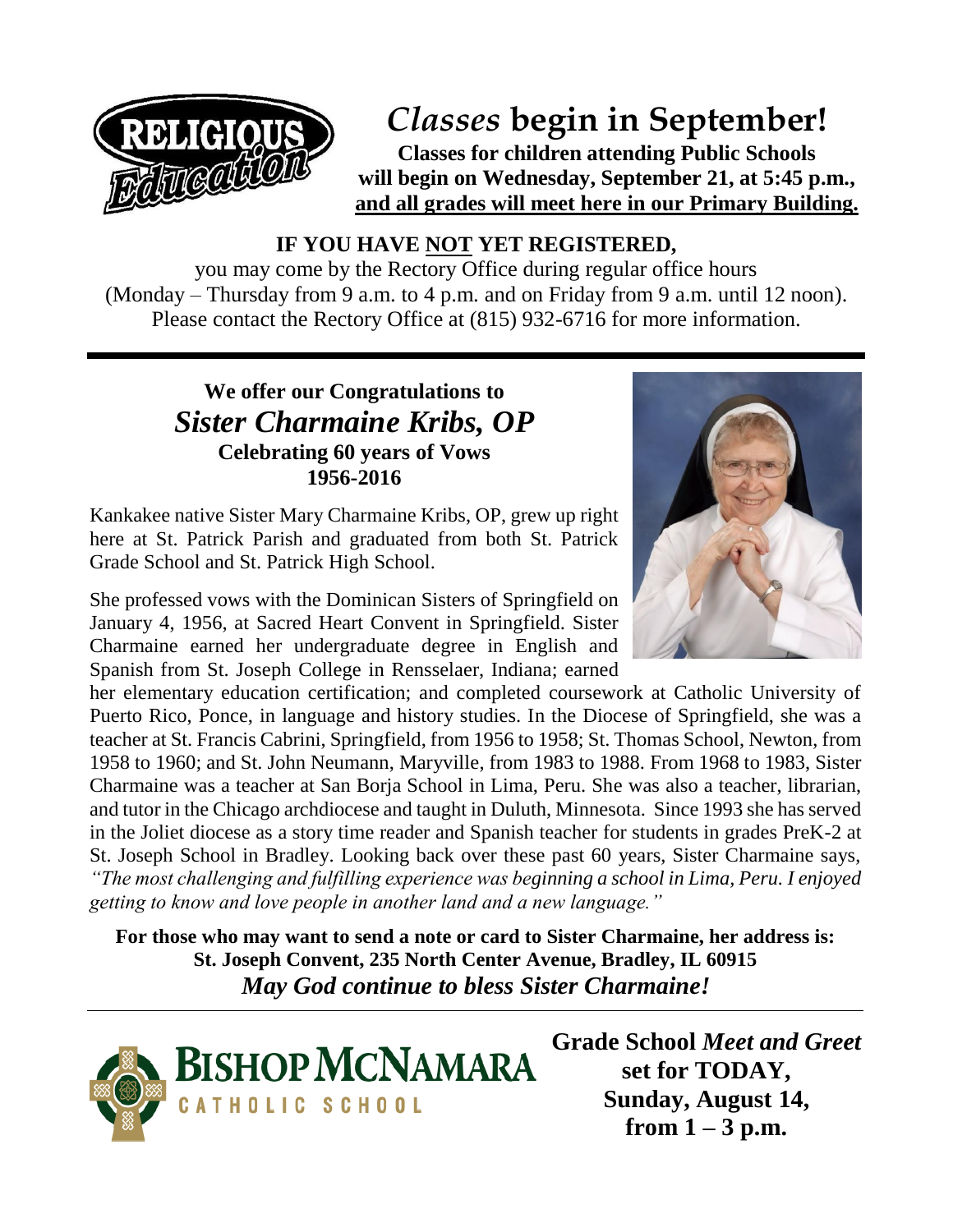

**The Committee has been working hard now, let's all do our part to keep this Shamrock rolling!**

*Half Paddy Questionnaire*  **Have I purchased all my** *Raffle Tickets?*

 **Have I sold** *a few extra Raffle Tickets?*

 **Have I boxed up my** *extra glasses / mugs?*

 **Have I signed up to** *help for 2 hours?*

# **This is our 10th Annual Half Paddy – Let's ALL make it the best one yet!**

**P. S.: Have you heard?** *Bishop Siegel* **is going to preside at the** *Blue Mass!*



Loving God, we place this school year with all its plans, hopes, and dreams before you. Pour out your Spirit on all we do. Strengthen and protect us and draw us ever closer to you.

Be close to us during the coming school year. Let your Holy Spirit guide us and your loving care keep us safe. We thank you for this new school year and for all the ways we will learn and grow. We ask you to fill us with your wisdom, peace, and joy. Amen.